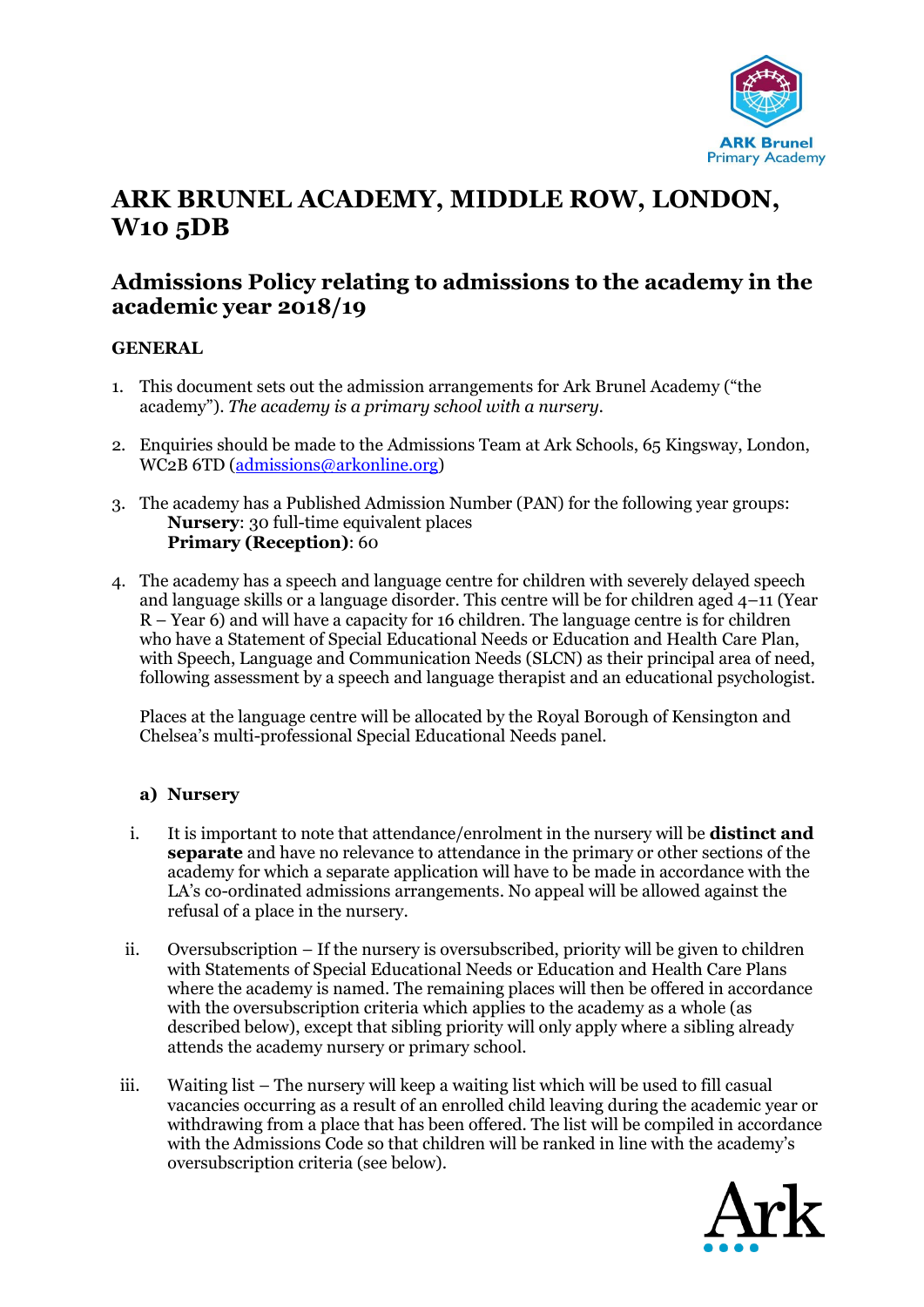# **b) Primary**

i. The academy has an agreed PAN of 60 pupils in the Reception year.

After the allocation of Reception places, the academy will admit 'rising fives', i.e. all children with places can be admitted to the Reception year at school in the September following their fourth birthday but before reaching compulsory school age.

In accordance with paragraph 2.16 of the Admissions Code, a parent/carer may request that their child's taking up of a place be deferred until later in the school year but not beyond the point at which they reach compulsory school age, and not beyond the beginning of the final term of the school year for which the offer was made. A parent/carer may request that their child takes up the place part-time until compulsory school age is reached.

Note: In respect of a child born late in an academic year after 1 April, the ordinary expectation is that he or she will join Reception at the latest in the term he or she turns five and then progress to Year 1 in the next academic year. If a parent/carer wants their child to join Reception in the September term after their fifth birthday, that decision is strictly subject to the discretion of the academy. The process for making an out-of-agegroup application is described below.

ii. Where the primary school is oversubscribed, the criteria for admission are as set out below.

# **PROCEDURES WHERE THE ACADEMY IS OVERSUBSCRIBED**

#### **Oversubscription criteria**

 $\overline{a}$ 

- 5. Where the academy is named on a pupil's Statement of Special Educational Needs or Education and Health Care Plan, that child will be admitted by the academy. If the number of applications for admission to the nursery or primary school is greater than the PAN, applications will be considered against the criteria and order set out below:
	- a) Looked After Children and Children who have been previously looked after (pursuant to the Admissions Code)<sup>1</sup>.
	- b) Children of staff at the school where there is a demonstrable skill shortage Children of members of staff will have priority in the oversubscription criteria if the staff member is filling a post for which there is a demonstrable skill shortage. Ark Schools is required to approve the Principal's designation of such posts and confirm the assessment that a member of staff appointed meets the requirements of the shortage. Priority will be limited to one place for each form of entry in any year (i.e. 2 in Reception).
	- c) Children who at the time of the admission have a sibling who attends the academy. For this purpose "sibling" means a whole, half or step-brother or -sister or an adopted child resident at the same address. In respect of applications to the primary school, the fact that an applicant has a sibling attending the nursery school will not be a factor giving rise to priority.

 $1$  "A 'looked after child' is a child who is (a) in the care of a Local Authority, or (b) being provided with accommodation by a Local Authority in the exercise of their social services functions (see the definition in Section 22(1) of the Children Act 1989) at the time of making an application to a school." (footnote 16 of the School Admissions Code 2014). A previously looked after child "includes children who were adopted under the Adoption Act 1976 and children who were adopted under the Adoption and Childrens Act 2002."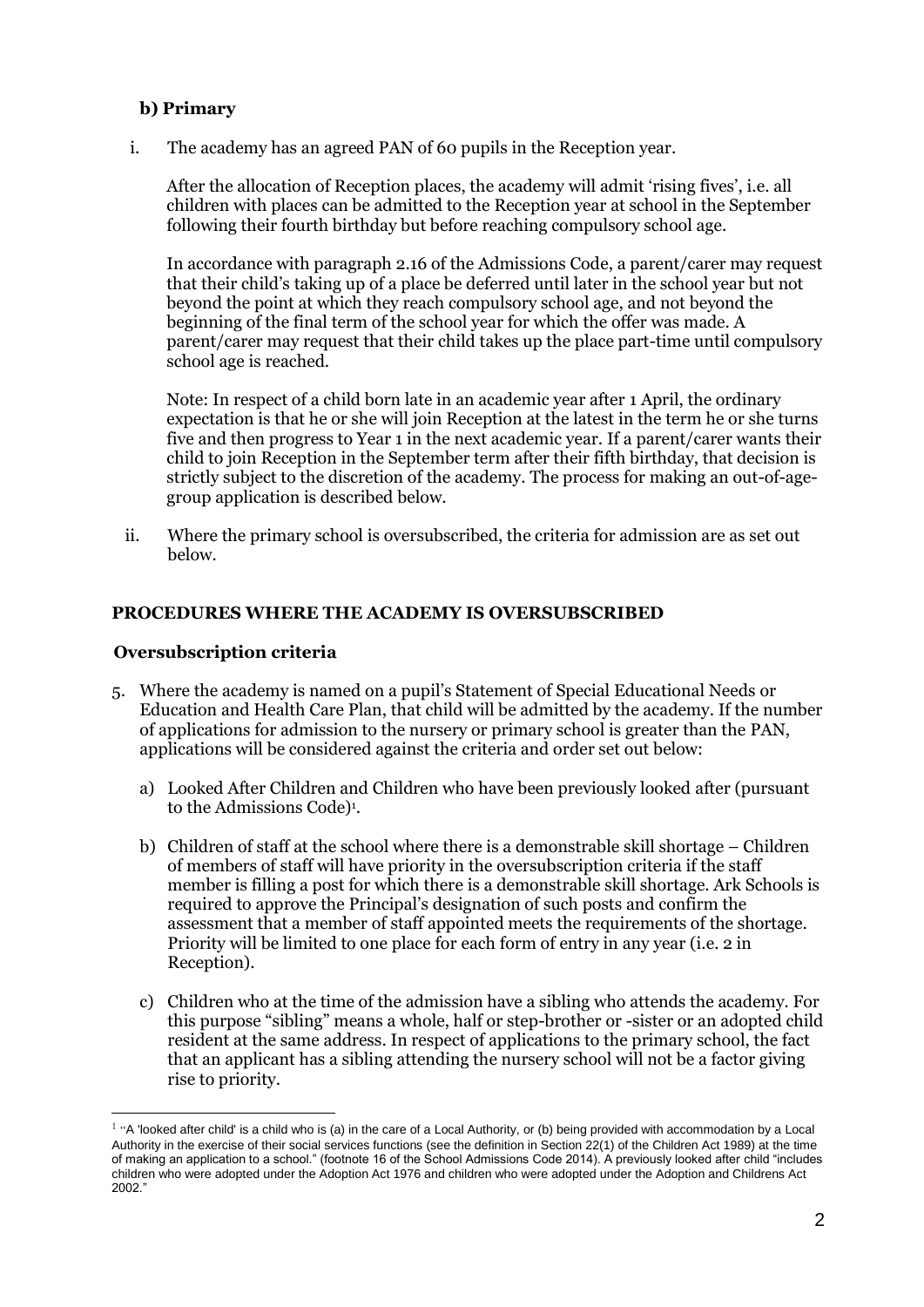- d) Children of staff in the school Where there is **no** demonstrable skill shortage, priority may be given where the academy is oversubscribed to a child of a person who will have been employed in the academy for two or more years at the time the application for admission is made. Priority will be limited to one place for each form of entry in any year (i.e. 2 in Reception).
- e) Distance measurement A child's home will be the address at which the child normally resides and which has been notified to the academy and other relevant agencies as being the child's normal place of residence.

The Local Authority measures distance on behalf of Ark Schools, the method they adopt for measurement and also selection between equal applicants and those living in flats will apply.

Tie breaker: If Ark Schools is unable to distinguish between applicants using the published criteria, including those who live in blocks of flats with the same building entrance, places will be offered via a random draw which will be supervised by someone independent of the academy.

Note: In the case of multiple births or brothers and sisters in the same year group, where there is only one place available in the academy, both will be considered together as one application.

# **OPERATION OF WAITING LISTS**

- 6. Subject to any provisions regarding waiting lists in the LA's co-ordinated admission scheme, the academy will operate a waiting list. Where in any year the academy receives more applications for places than there are places available, a waiting list will operate until the end of the summer term. Thereafter, parents/carers will be written to asking if they wish for their child to remain on the waiting list. This will be maintained by the academy and it will be open to any parent/carer to ask for his or her child's name to be placed on the waiting list following an unsuccessful application.
- 7. A child's position on the waiting list will be determined solely in accordance with the oversubscription criteria set out above. When places become vacant they will be allocated to children on the waiting list in accordance with the oversubscription criteria.

# **ARRANGEMENTS FOR APPEAL PANELS**

- 8. Except in relation to an application for admission into the nursery school, where there will be no right of appeal following an unsuccessful application, parents will have the right of appeal to an Independent Appeal Panel ("Appeal Panel") if they are dissatisfied with an admission decision of the academy.
- 9. The Appeal Panel will be independent of the academy. The arrangements for appeals will be in line with the Appeals Code. The determination of the Appeal Panel will be made in accordance with the Code and will be binding on all parties. The academy will provide written guidance for parents/carers about how the appeals process works and will provide parents/carers with a named contact who can answer any queries parents/carers may have about the process.

#### **APPLICATIONS FOR ADMISSION TO THE ACADEMY OUTSIDE THE**